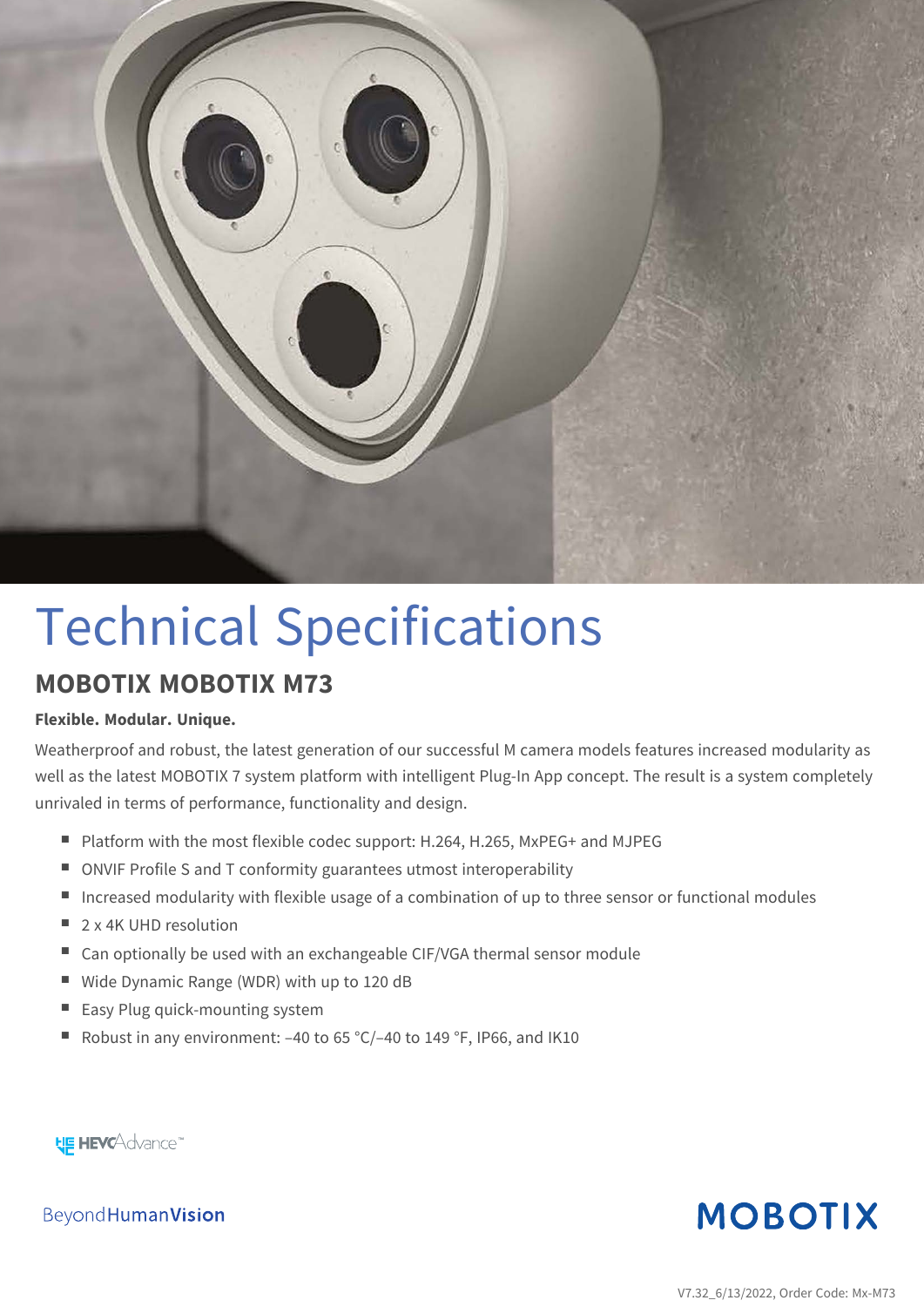### <span id="page-1-0"></span>**Hardware**

| <b>Feature</b>                            | <b>Properties</b>                                                                                                                                                |  |
|-------------------------------------------|------------------------------------------------------------------------------------------------------------------------------------------------------------------|--|
| sensor)                                   | Image sensor (color or B&W up to 4K UHD 3840x2160, 16:9, 1/1,8"                                                                                                  |  |
| Light sensitivity                         | Color sensor (day): 0,1 lx @ 1/60s; 0,005 lx @ 1s<br>BW sensor (night): 0,02 lx @ 1/60s; 0,001 lx @ 1s                                                           |  |
| Exposure control                          | Manual and automatic mode<br>1 s to $1/16,000$ s                                                                                                                 |  |
| Video codecs                              | ■ H.264, H.265 with Triple Streaming<br>MxPEG+<br><b>MJPEG</b><br>$\mathcal{L}_{\mathcal{A}}$                                                                    |  |
| IK protection class                       | IK10 (housing)                                                                                                                                                   |  |
| IP protection class                       | <b>IP66</b>                                                                                                                                                      |  |
| Operating temperature<br>range            | -40 to 65 °C/-40 to 149 °F                                                                                                                                       |  |
| Min. cold start temperature -30 °C/-22 °F |                                                                                                                                                                  |  |
| <b>Relative Humidity</b>                  | 95 % non-condensing                                                                                                                                              |  |
|                                           | Internal DVR, out of the box MicroSD card (8 GB), MxPEG+ recording only                                                                                          |  |
| I/Os                                      | see Hardware, p. 2                                                                                                                                               |  |
| Microphone/Speaker                        | ■ Functional audio module, max. 4.5 Watt (see Functional Modules, p. 11)<br>Microphone Sensitivity: -35 +-4 dB (0 dB = 1 V/pa, 1 kHz)<br>Speaker: 0.9 W at 8 Ohm |  |
| Passive infra-red sensor<br>(PIR)         | Available with functional module, max. 4.5 Watt (see Functional Modules, p. 11)                                                                                  |  |
| Infra-red illumination                    | Three functional modules for wide-angle, standard, and tele lenses                                                                                               |  |
| Range of infra-red illu-<br>mination      | Up to 30 m/100 ft (may be more depending on scene)                                                                                                               |  |
| Shock detector (tamper<br>detection)      | Yes                                                                                                                                                              |  |
| Max. power consumption                    | 25 W                                                                                                                                                             |  |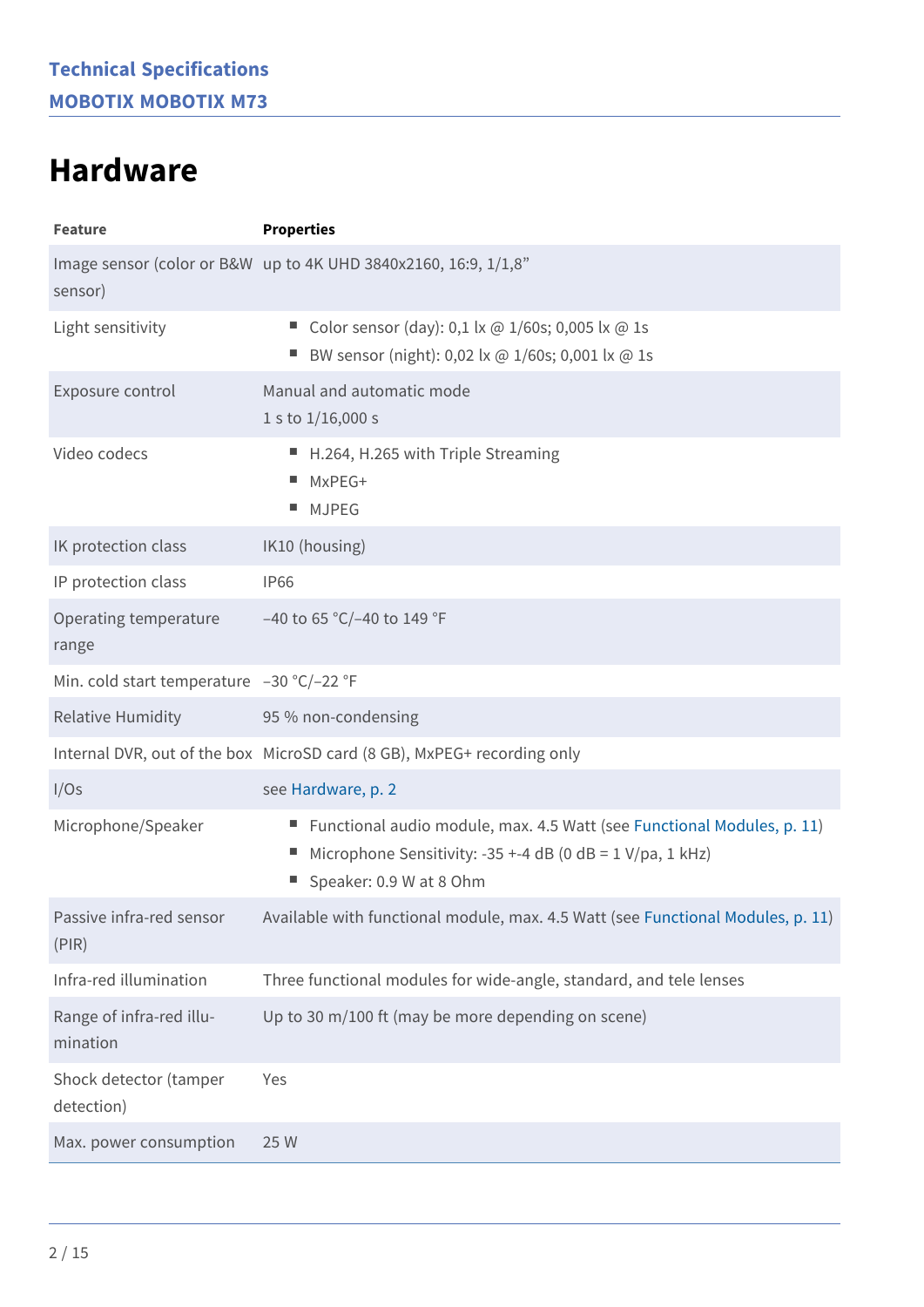| <b>Feature</b>                                           | <b>Properties</b>                                                                                                                 |
|----------------------------------------------------------|-----------------------------------------------------------------------------------------------------------------------------------|
| Electrical surge protection                              | integrated with Connector Box LSA (not part of the scope of delivery)                                                             |
| PoE standard                                             | PoE Plus (802.3at-2009)/Class 4                                                                                                   |
| Interfaces                                               | Ethernet 1000BaseT<br>miniUSB / USB2.0 High-Speed ( $V_{\text{out}} = 5.1V$ , $I_{\text{out}} = 0.9A$ , $P_{\text{out}} = 4.5W$ ) |
| <b>Mounting Options</b>                                  | Wall- or pole-mountable (with Pole Mount accessory)                                                                               |
| <b>Dimensions</b><br>(height x width x depth)            | 228 x 153 x 232 mm                                                                                                                |
| Weight without sensor mod- Approx. 2.5 kg/5.5 lb<br>ules |                                                                                                                                   |
| Housing                                                  | Aluminum, PBT-30GF                                                                                                                |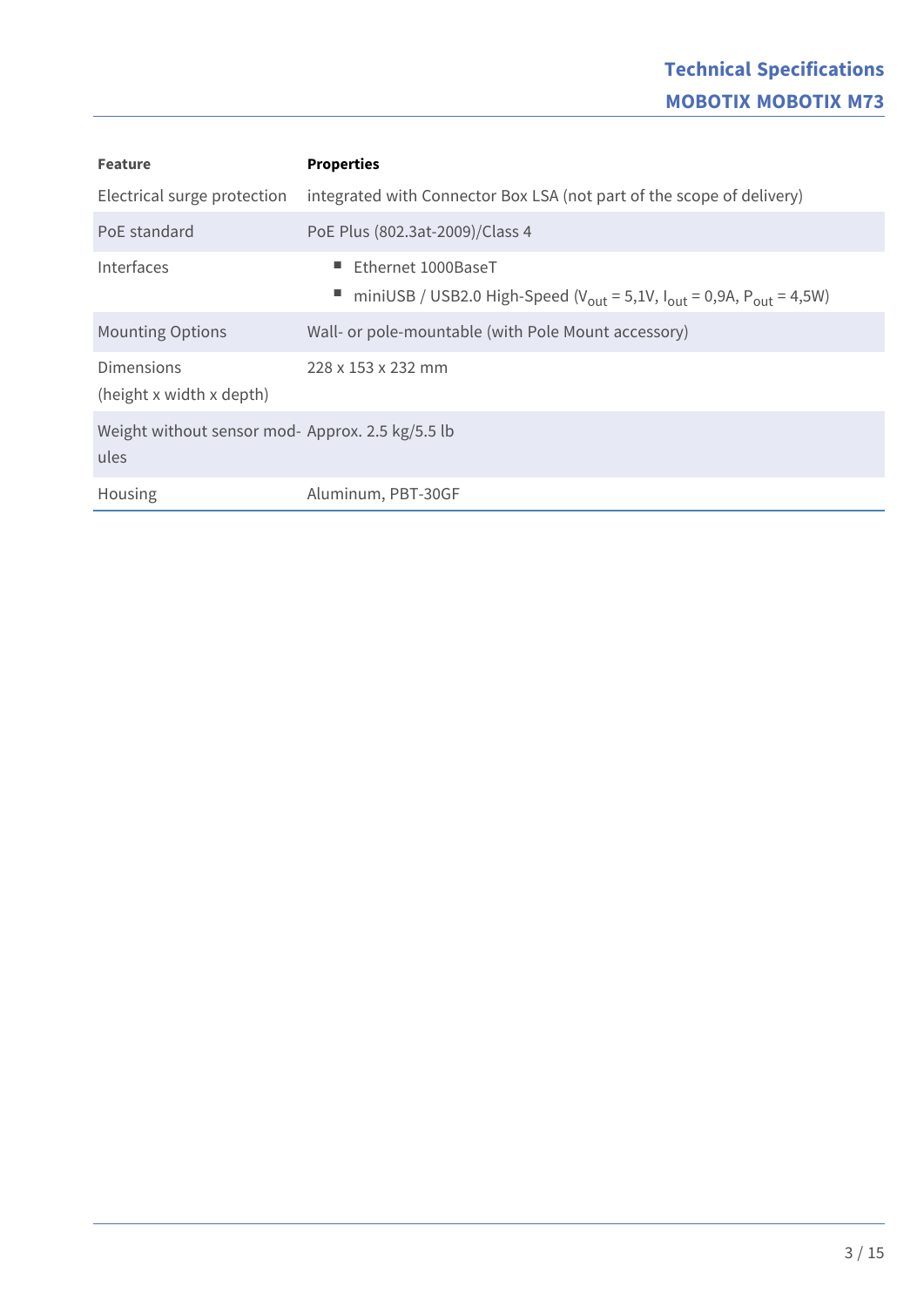| <b>Feature</b>                        | <b>Properties</b>                                                                                                                                                                                                                                                                                                                                                                                                                                                                                                                                                                                                                                                                                                                                                                                                                                                                                                                                                                                                                                                                                                                                                                                                                                                                 |
|---------------------------------------|-----------------------------------------------------------------------------------------------------------------------------------------------------------------------------------------------------------------------------------------------------------------------------------------------------------------------------------------------------------------------------------------------------------------------------------------------------------------------------------------------------------------------------------------------------------------------------------------------------------------------------------------------------------------------------------------------------------------------------------------------------------------------------------------------------------------------------------------------------------------------------------------------------------------------------------------------------------------------------------------------------------------------------------------------------------------------------------------------------------------------------------------------------------------------------------------------------------------------------------------------------------------------------------|
| Standard accessories                  | 3 Transport plugs<br>1 blind module (must be installed when using only two sensor modules)<br>1 Mounting plate with wall sealing (installed), to standard plugs (installed), and<br>inserted connector box<br>1 Ethernet patch cable, 50 cm/19.7 in with sealing (RJ45 variant only)<br>1 SD card 8 GB (installed)<br>1 Important Safety Information<br>1 Sticker with EAN number of camera<br>1 Sticker with IP address of camera<br>1 Connector box RJ45 or LSA black with rubber plug black, rubber plug single-<br>wire white, USB plug blue (installed)<br>1 Protective cover for connector box polystyrene white (installed)<br>1 Rubber plug black (installed)<br>1 Rubber plug single-wire white (installed)<br>1 Rubber plug cable dia. 3.5 mm white (to replace C.5)<br>1 USB plug connector box blue (installed)<br>1 Module wrench (gray)<br>1 Lens wrench blue<br>3 housing plugs silicone white<br>3 Security clips plastic red<br>2 Cable tie black<br>1 Allen wrench 5 mm<br>1 Allen wrench 2.5 mm<br>1 TORX wrench TX20<br>1 TORX wrench TX10<br>1 Screw driver yellow<br>4 Washers dia. 6.4 mm plastic white<br>4 Wood screws 4.5 x 60 mm<br>4 Dowels S8<br>3 Oval head screws with shank 2.5x6.5 mm, stainless steel black<br>2 Covers for screw plastic white |
| Tiltability of camera                 | Horizontal: 2 x 180 degrees<br>Vertical: 110 degrees                                                                                                                                                                                                                                                                                                                                                                                                                                                                                                                                                                                                                                                                                                                                                                                                                                                                                                                                                                                                                                                                                                                                                                                                                              |
| Detailed technical doc-<br>umentation | www.mobotix.com > Support > Download Center > Marketing & Docu-<br>mentation                                                                                                                                                                                                                                                                                                                                                                                                                                                                                                                                                                                                                                                                                                                                                                                                                                                                                                                                                                                                                                                                                                                                                                                                      |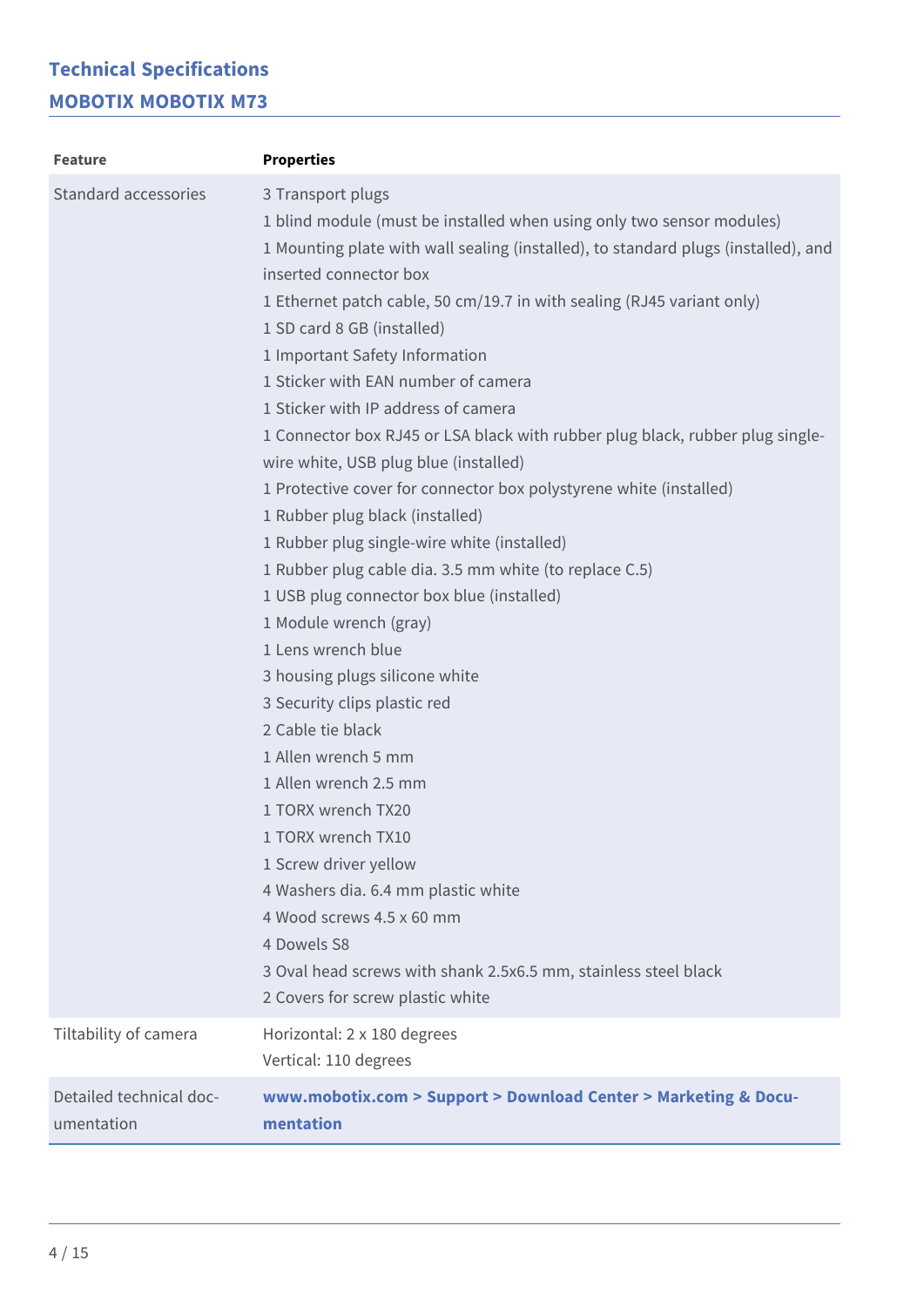| <b>Feature</b>        | <b>Properties</b>                                                                                                                                                                                                                                                                                |
|-----------------------|--------------------------------------------------------------------------------------------------------------------------------------------------------------------------------------------------------------------------------------------------------------------------------------------------|
| <b>MTBF</b>           | 80,000 hours                                                                                                                                                                                                                                                                                     |
| Certificates          | EN 50121-4:2015, EN 50581:2012, EN 55032:2012+AC:2013, EN 55035:2017,<br>FprEN 61000-6-1:2015, EN 61000-6-2:2015, EN 61000-6-3:2007+A1:2011+AC:2012,<br>EN 61000-6-4:2007+A1:2011, EN 62368-1:2014 + AC: 2015 + A11: 2017 + AC: 2017,<br>IEC 60950-22:2016, AS/NZS CISPR32:2015, 47 CFR Part 15b |
| Protocols             | DHCP (client and server), DNS, ICMP, IGMP v3, IPv4, IPv6, HTTP, HTTPS, FTP,<br>FTPS, NFS, NTP (client and server), RTP, RTCP, RTSP, SIP (client and server),<br>SMB/CIFS, SNMP, SMTP, SSL/TLS 1.3, UDP, VLAN, VPN, Zeroconf/mDNS                                                                 |
| Manufacturer warranty | 3 years                                                                                                                                                                                                                                                                                          |

### **Image Formats, Frame Rates, Image Storage**

| <b>Feature</b>            | <b>Properties</b>                                                                                   |
|---------------------------|-----------------------------------------------------------------------------------------------------|
| Available video codecs    | MxPEG+/MJPEG/H.264/H.265                                                                            |
| Image resolutions         | VGA 640x360, XGA 1024x576, HD 1280x720, FullHD 1920x1080, QHD 2560x1440,<br>4K UHD 3840x2160        |
| H.264 multi streaming     | <b>Triple Streaming</b>                                                                             |
| Multicast stream via RTSP | <b>Yes</b>                                                                                          |
| Max. image resolution     | One sensor:<br>4K UHD, 3840x2160 (8MP)<br>Both sensors (dual image):<br>2x 4K UHD, 7680x2160 (16MP) |
| Max. frame rate           | MxPEG: 20@4K, H.264: 30@4K, H.265: 30@4K                                                            |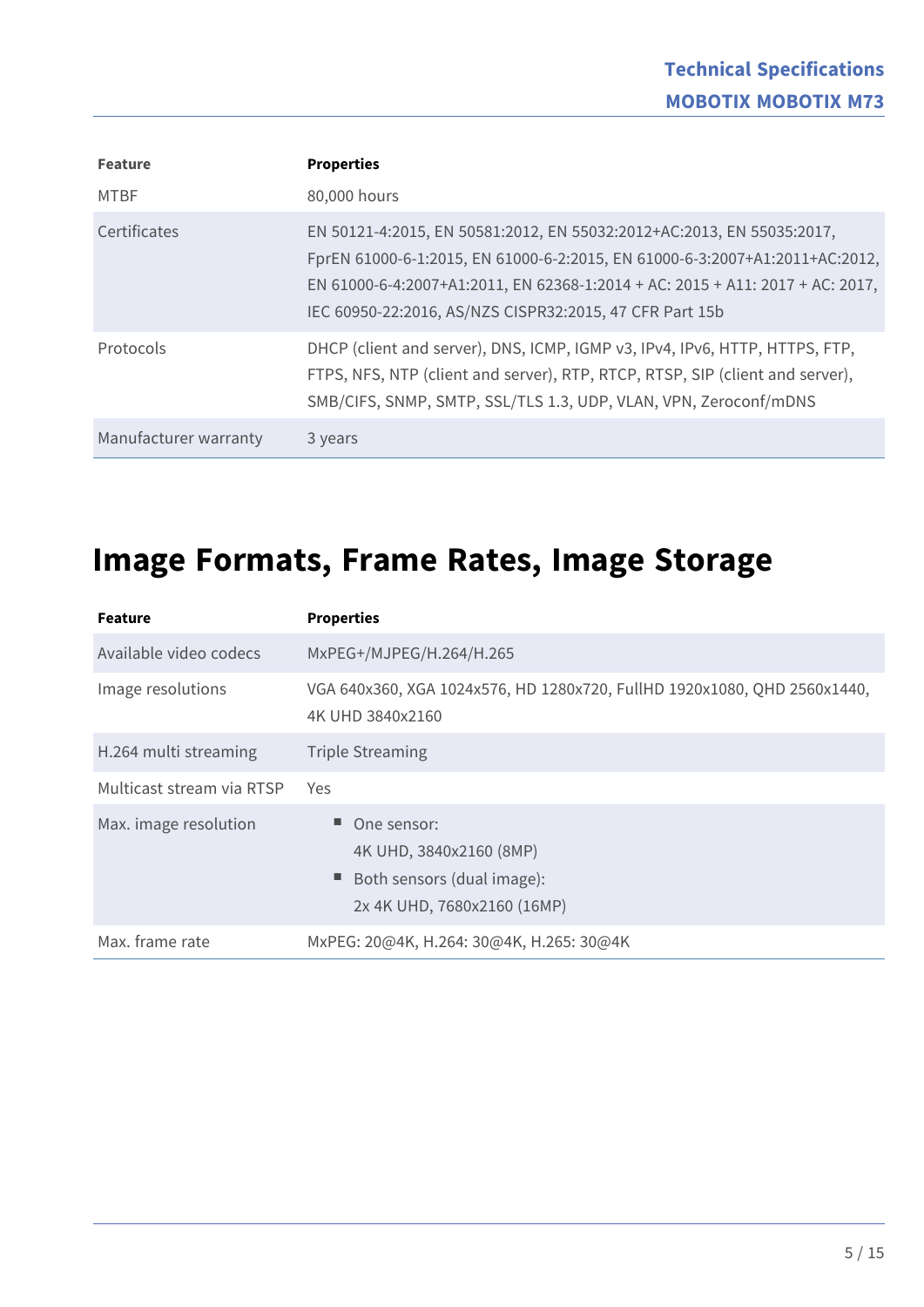### **General Features**

| <b>Feature</b>                          | <b>Properties</b>                                                                                                                                                                                                                                                                                                                                                                                                                                                                                                                                                                                                                                                                    |  |
|-----------------------------------------|--------------------------------------------------------------------------------------------------------------------------------------------------------------------------------------------------------------------------------------------------------------------------------------------------------------------------------------------------------------------------------------------------------------------------------------------------------------------------------------------------------------------------------------------------------------------------------------------------------------------------------------------------------------------------------------|--|
| <b>WDR</b>                              | Up to 120 dB                                                                                                                                                                                                                                                                                                                                                                                                                                                                                                                                                                                                                                                                         |  |
| Software features                       | ■ H.264, H.265 Multistreaming<br>Multicast stream via RTSP<br>н.<br>Digital pan, tilt, zoom/vPTZ (up to 8x zoom)<br>Genetec protocol integration<br>■ Custom exposure zones<br>■ Snapshot recording (pre/post-alarm images)<br>■ Continuous recording<br>Event recording<br>н.<br>" Time-controlled flexible event logic<br>■ Weekly schedules for recordings and actions<br>Event video and image transfer via FTP and email<br>Playback and QuadView via web browser<br>■ Animated logos on the image<br>Master/Slave functionality<br>■ Privacy zone scheduling<br>Remote alarm notification (network message)<br>٠.<br>Programming interface (HTTP-API)<br>MOBOTIX MessageSystem |  |
| <b>ONVIF compatibility</b>              | Profile S, T                                                                                                                                                                                                                                                                                                                                                                                                                                                                                                                                                                                                                                                                         |  |
| Master/Slave functionality              | Yes                                                                                                                                                                                                                                                                                                                                                                                                                                                                                                                                                                                                                                                                                  |  |
| Remote alarm notification               | email, network message (HTTP/HTTPS), SNMP, MxMessageSystem                                                                                                                                                                                                                                                                                                                                                                                                                                                                                                                                                                                                                           |  |
| DVR/storage management<br>(MxPEG+ only) | Within the camera via microSD card, on external USB and NAS devices, dif-<br>ferent streams for live image and recording, MxFFS with buffered archive, pre-<br>and post-alarm images, storage monitoring with error reporting                                                                                                                                                                                                                                                                                                                                                                                                                                                        |  |
| Camera and data security                | User and group management, SSL connections, IP-based access control, IEEE<br>802.1X, intrusion detection, digital image signature                                                                                                                                                                                                                                                                                                                                                                                                                                                                                                                                                    |  |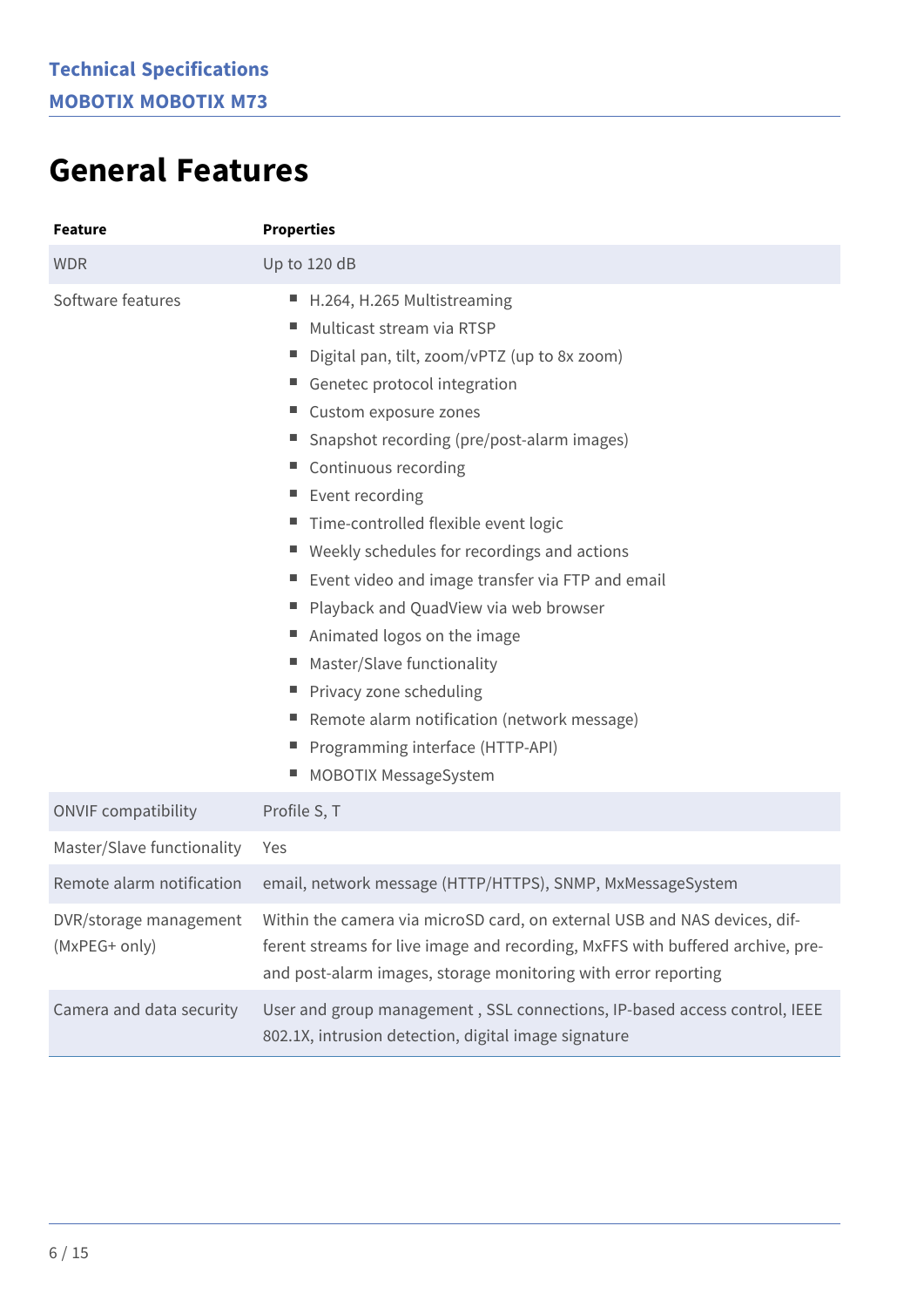### **Video Analysis**

| <b>Feature</b>             | <b>Properties</b>                                |
|----------------------------|--------------------------------------------------|
| Video motion detection     | Yes                                              |
| MxActivitySensor           | Version 1.0, 2.1 and object-based MxAnalytics AI |
| <b>ONVIF</b> compatibility | Profile S, T                                     |
| MxAnalytics                | Heatmap, people counting & object-based counting |
| <b>MOBOTIX App support</b> | Yes                                              |

### **Video Management Software**

| Feature            | <b>Properties</b>                                                                             |
|--------------------|-----------------------------------------------------------------------------------------------|
| MxManagementCenter | Yes (MxMC 2.2 and higher)<br>www.mobotix.com > Support > Download Center > Software Downloads |
| MxBell             | Yes.<br>www.mobotix.com > Support > Download Center > Software Downloads                      |

### **Sensor Modules**

#### **Features ECO Thermal Image Sensor**

| <b>Feature</b>                                                | <b>Properties</b>                      |
|---------------------------------------------------------------|----------------------------------------|
| Thermal sensitivity                                           | Typ. 65 mK, IR range 7.8 to 14 $\mu$ m |
| Temperature measurement -40 to $330^{\circ}$ C/ -40 to 626 °F |                                        |
| range                                                         |                                        |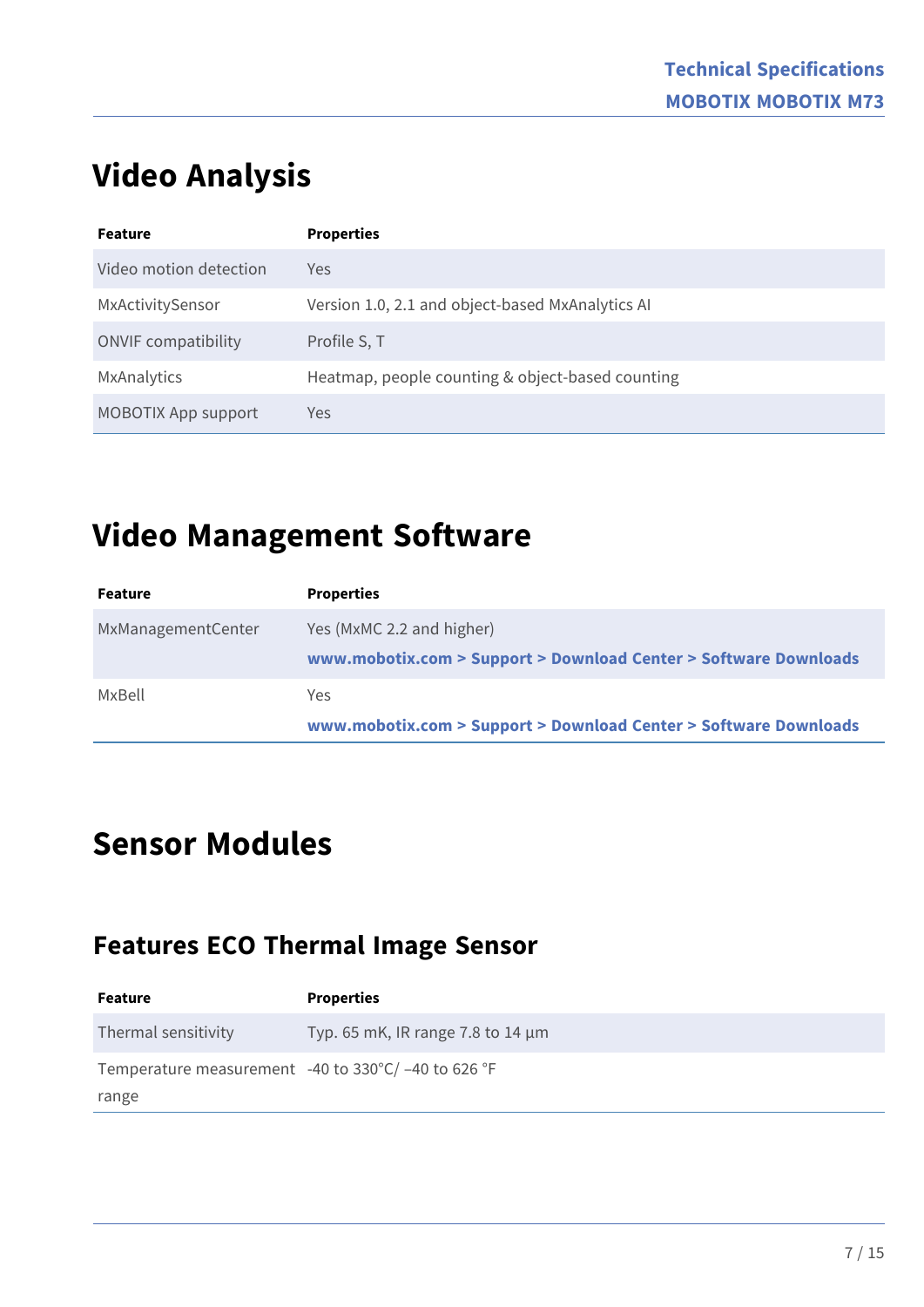| <b>Feature</b>        | <b>Properties</b>                                                                                                                    |
|-----------------------|--------------------------------------------------------------------------------------------------------------------------------------|
| Field of view         | T040: 105 x 75°; 5,23mr, focal 2.2mm, f/1.05<br>T080: 56 x 42°; 3,00mr, focal 4.0mm, f/1.00                                          |
| Thermal image sensor  | Uncooled microbolometer,<br>CIF: 320 x 240 pixels                                                                                    |
| <b>Dimensions</b>     | 58 x 42.5 mm (dia. 50 mm), 65g                                                                                                       |
| Pixel pitch           | $12 \mu m$                                                                                                                           |
| Max. image size       | Can be scaled up to 3072 x 2048 (6MP), automatically scaled to size of MX<br>Sensor module                                           |
| Max. frame rate       | 9 fps (when displaying an Mx Sensor module and a thermal sensor module, the<br>overall frame rate of the camera is reduced to 9 fps) |
| Operating temperature | -40° to +65°C / 40° to 149°F;<br>5% to 95% non-condensing                                                                            |
| Power consumption     | 600mW                                                                                                                                |
| IP rating             | <b>IP66</b>                                                                                                                          |
| IK rating             | IK04                                                                                                                                 |
| Material              | PBT-30GF (housing); Chalcogenide (lens)                                                                                              |
| Software (included)   | Video management software MxManagementCenter                                                                                         |

### **Supported Sensor Modules**

| <b>Sensor Module</b>                 | <b>Order Code</b> |
|--------------------------------------|-------------------|
| Sensor module with standard 45° lens | Mx-O-M7SA-8DN100  |
|                                      | Mx-O-M7SA-8D100   |
|                                      | Mx-O-M7SA-8N100   |
|                                      | Mx-O-M7SA-4DN100  |
| Sensor module with tele lens 30°     | Mx-O-M7SA-8DN150  |
|                                      | Mx-O-M7SA-8D150   |
|                                      | Mx-O-M7SA-8N150   |
|                                      | Mx-O-M7SA-4DN150  |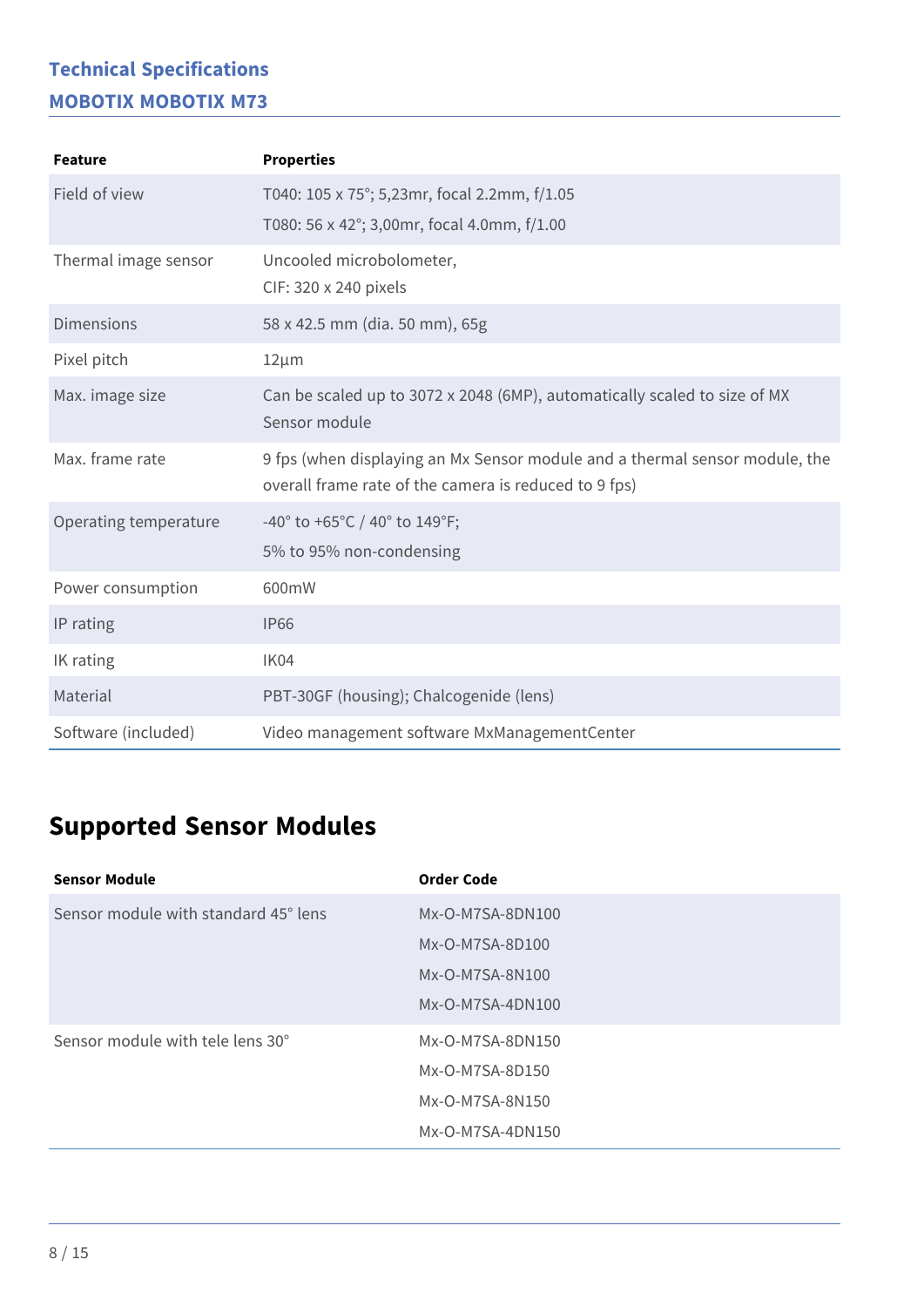| <b>Sensor Module</b>                                              | <b>Order Code</b> |
|-------------------------------------------------------------------|-------------------|
| Sensor module with tele lens 15°                                  | Mx-O-M7SA-8DN280  |
|                                                                   | Mx-O-M7SA-8D280   |
|                                                                   | Mx-O-M7SA-8N280   |
|                                                                   | Mx-O-M7SA-4DN280  |
| Sensor module with wide angle lens 60°                            | Mx-O-M7SA-8DN080  |
|                                                                   | Mx-O-M7SA-8D080   |
|                                                                   | Mx-O-M7SA-8N080   |
|                                                                   | Mx-O-M7SA-4DN080  |
| Sensor module with super wide angle lens 95°                      | Mx-O-M7SA-8DN050  |
|                                                                   | Mx-O-M7SA-8D050   |
|                                                                   | Mx-O-M7SA-8N050   |
|                                                                   | Mx-O-M7SA-4DN050  |
| Sensor module with ultra wide angle lens 120° 4K Mx-O-M7SA-8DN040 |                   |
|                                                                   | Mx-O-M7SA-8D040   |
|                                                                   | Mx-O-M7SA-8N040   |
|                                                                   | Mx-O-M7SA-4DN040  |

For a complete list of lenses for MOBOTIX cameras, please see the Lens Table document for MOBOTIX 7 models on **[www.mobotix.com > Support > Download Center > Marketing & Documentation > Lens Table](https://www.mobotix.com/support/download-center/documenation/lens-table)**.

### **Supported Thermal Sensor Modules (Pre-mounted on Thermal Front Plate)**

| <b>Sensor Module</b>                                        | <b>Order Code</b>  |
|-------------------------------------------------------------|--------------------|
| CIF Thermal $45^\circ \times 35^\circ$                      | MX-O-M73TB-336T100 |
| CIF Thermal $25^\circ \times 19^\circ$                      | Mx-O-M73TB-336T150 |
| CIF Thermal $17^{\circ} \times 13^{\circ}$                  | Mx-O-M73TB-336T280 |
| ECO CIF Thermal $105^{\circ}x75^{\circ}$                    | Mx-O-M7SA-320T040  |
| ECO CIF Thermal 56°x42°                                     | Mx-O-M7SA-320T080  |
| <b>CIF Thermal Radiometry</b><br>$45^\circ \times 35^\circ$ | Mx-O-M73TB-336R100 |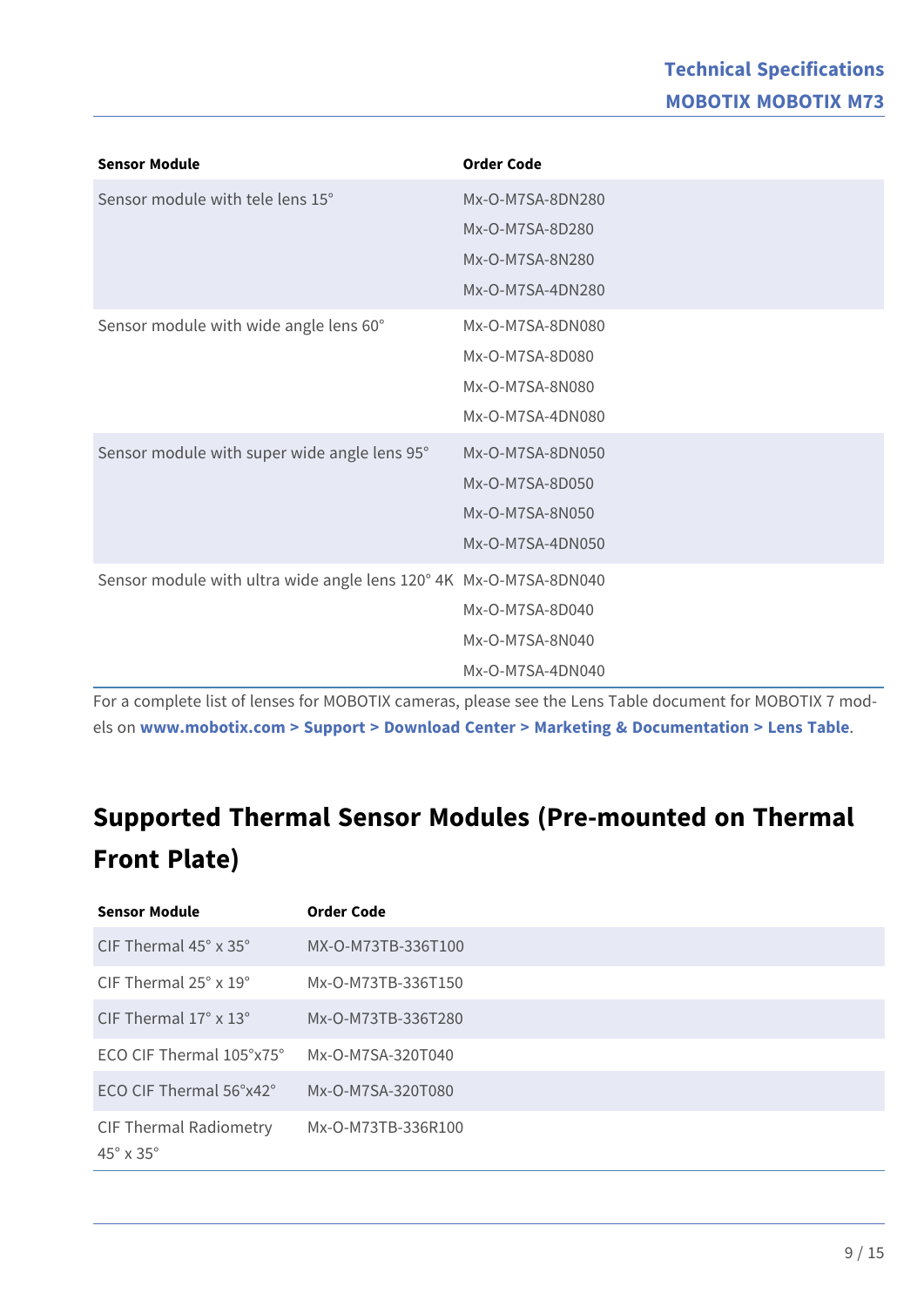| <b>Sensor Module</b>                                        | <b>Order Code</b>  |
|-------------------------------------------------------------|--------------------|
| <b>CIF Thermal Radiometry</b><br>$25^\circ \times 19^\circ$ | Mx-O-M73TB-336R150 |
| <b>CIF Thermal Radiometry</b><br>$17^\circ \times 13^\circ$ | Mx-O-M73TB-336R280 |
| VGA Thermal 90° x 69°                                       | Mx-O-M73TB-640T050 |
| VGA Thermal 69° x 56°                                       | Mx-O-M73TB-640T080 |
| VGA Thermal 45° x 37°                                       | Mx-O-M73TB-640T100 |
| VGA Thermal 30° x 26°                                       | Mx-O-M73TB-640T150 |
| VGA Thermal Radiometry<br>$90^\circ \times 69^\circ$        | Mx-O-M73TB-640R050 |
| VGA Thermal Radiometry<br>$69^\circ \times 56^\circ$        | Mx-O-M73TB-640R080 |
| VGA Thermal Radiometry<br>$45^\circ \times 37^\circ$        | Mx-O-M73TB-640R100 |
| VGA Thermal Radiometry<br>$30^\circ \times 26^\circ$        | Mx-OM73TB-640R150  |

The **Thermal Radiometry** variants automatically alarm when the temperature exceeds or falls below defined limits. This is crucial for the detection of fire or heat sources. Up to 20 different temperature events can be configured simultaneously in so-called TR windows or over the complete sensor image over a temperature range of –40 to 550 °C/–40 to 1022 °F .

The **Thermal** variants only measure in the center of the image (2x2 pixel spotmeter.

#### **Features Thermal Image Sensors**

| <b>Feature</b>       | <b>Properties</b>                                                  |
|----------------------|--------------------------------------------------------------------|
| Thermal sensitivity  | Typ. 50 mK, IR range 7.5 to 13.5 $\mu$ m                           |
| range                | Temperature measurement $-40$ to 550 °C/-40 to 1022 °F             |
| Thermal image sensor | Uncooled microbolometer,<br>CIF: 336 x 256 pixels / VGA: 640 x 480 |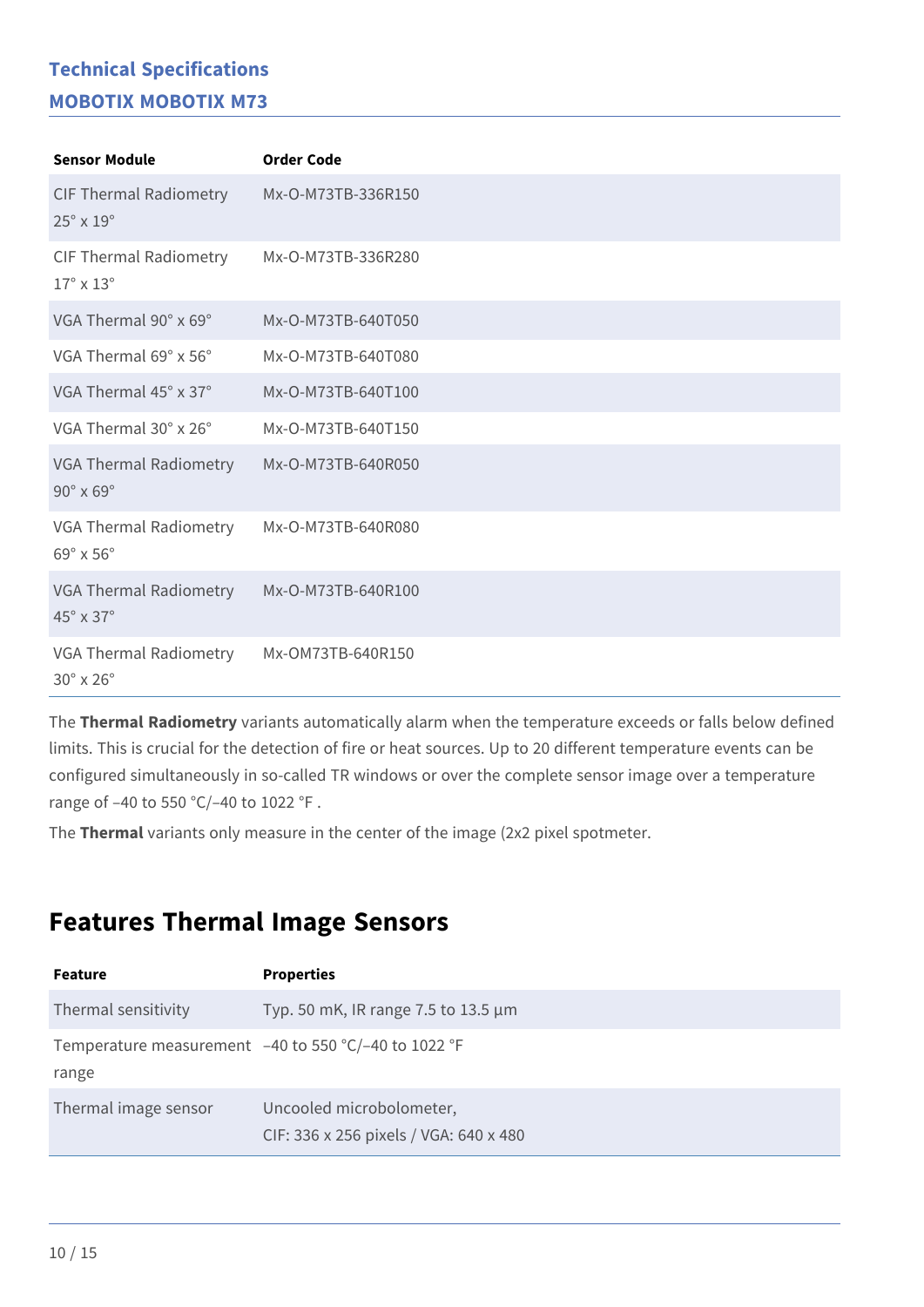| <b>Feature</b>        | <b>Properties</b>                                                                          |
|-----------------------|--------------------------------------------------------------------------------------------|
| <b>Dimensions</b>     | 336/640: 48,5x48,5x70 170g without front plate / 265g with front plate                     |
| Max. image size       | Can be scaled up to 3072 x 2048 (6MP), automatically scaled to size of MX<br>sensor module |
| Max. frame rate       | 9fps (-FAST version 25/30fps on request)                                                   |
| Pixel pitch           | $17 \mu m$                                                                                 |
| Field of view         | 336 xx 100: 45° x 35°; 2.27mr, focal 7.5mm, f/1.25                                         |
|                       | 336 xx 150: 25° x 19°; 1.31mr, focal 13mm, f/1.25                                          |
|                       | 336 xx 280: 17° x 13°; 0.90mr, focal 19mm, f/1.25                                          |
|                       | 640 xx 050: 90° x 69°; 2.27mr, focal 7.5mm, f/1.4                                          |
|                       | 640 xx 080: 69° x 56°; 1.89mr, focal 9mm, f/1.4                                            |
|                       | 640 xx 100: 45° x 37°; 1.31mr, focal 13mm, f/1.25                                          |
|                       | 640 xx 150: 32° x 26°; 0.90mr, focal 19mm, f/1.25                                          |
| Operating temperature | -40° to +65°C / 40° to 149°F;                                                              |
|                       | 5% to 95% non-condensing                                                                   |
| Power consumption     | CIF: 1W                                                                                    |
|                       | <b>VGA: 1.2W</b>                                                                           |
| IP rating             | <b>IP67</b>                                                                                |
| IK rating             | IK04                                                                                       |
| Material              | PBT-30GF (housing); Germanium (lens)                                                       |
| Software (included)   | Video management software MxManagementCenter                                               |

### <span id="page-10-0"></span>**Functional Modules**

| <b>Functional Module</b>                          | Order Code | Remark                                                        |
|---------------------------------------------------|------------|---------------------------------------------------------------|
| Audio module                                      | Mx-F-AUDA  | Audio module with microphone and<br>speaker                   |
| <b>Functional MultiSense mod- Mx-F-MSA</b><br>ule |            | with PIR sensor, temperature sensor, illu-<br>mination sensor |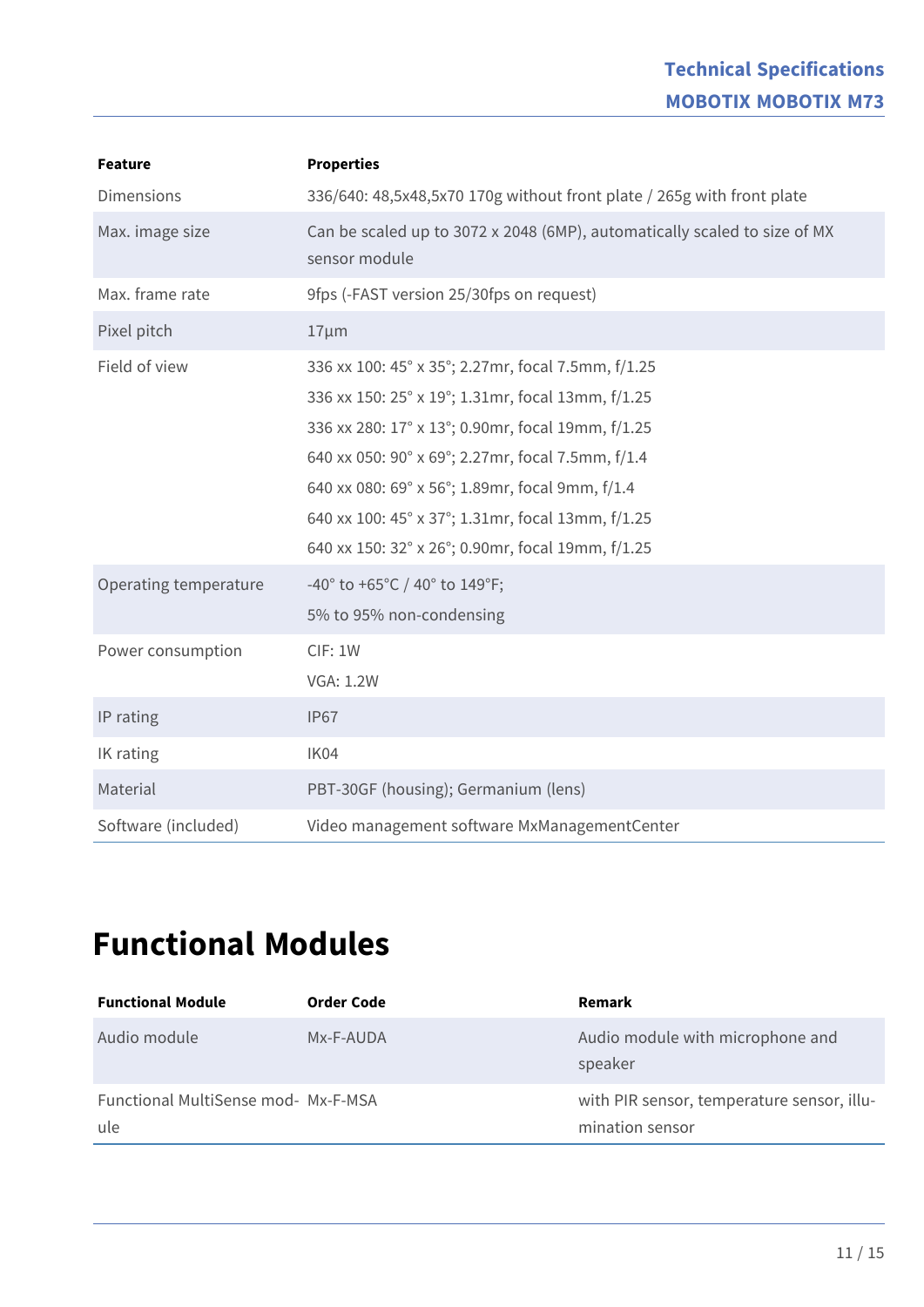| <b>Functional Module</b>         | <b>Order Code</b> | Remark                                                              |
|----------------------------------|-------------------|---------------------------------------------------------------------|
| Functional IR Light mod-<br>ules | Mx-F-IRA-W        | for Super Wide-Angle Lens Sensor Mod-<br>ules 95°                   |
|                                  | Mx-F-IRA-S        | for Standard & Wide-Angle Lens Sensor<br>Modules 45° and 60°        |
|                                  | Mx-F-IRA-T        | for Tele Lens Sensor Modules 15° and 30°                            |
|                                  |                   | Power consumption IR Light Modules:                                 |
|                                  |                   | 4,2 W at 100% brightness.                                           |
| White Light Modules              | Mx-F-WLA-W        | for Super Wide-Angle Lens Sensor Mod-<br>ules 95°                   |
|                                  | Mx-F-WLA-S        | for Standard & Wide-Angle Lens Sensor<br>Modules 45° and 60°        |
|                                  | Mx-F-WLA-T        | for Tele Lens Sensor Modules 15° and 30°                            |
|                                  |                   | Power consumption White Light Modules:<br>3,2 W at 100% brightness. |

### **Connector Box LSA / Connector Box RJ45**

| <b>Interface</b>                                                                | <b>Properties</b>               |                                                |
|---------------------------------------------------------------------------------|---------------------------------|------------------------------------------------|
| <b>Network</b>                                                                  | 100/1000 Mbps                   |                                                |
| Allowed cable dimensions<br>for cables connected to the<br><b>PCB</b> terminals | Conductor cross section         |                                                |
|                                                                                 | <b>AWG</b>                      | $20 - 26$                                      |
|                                                                                 | Rigid                           | $0.14$ mm <sup>2</sup> - $0.5$ mm <sup>2</sup> |
|                                                                                 | Flexible                        | $0.14$ mm <sup>2</sup> - $0.5$ mm <sup>2</sup> |
|                                                                                 | Flexible with ferrule           | $0.25$ mm <sup>2</sup> - 0.34mm <sup>2</sup>   |
| Line In                                                                         | Standard Line In: (0dB) Vrms=1V |                                                |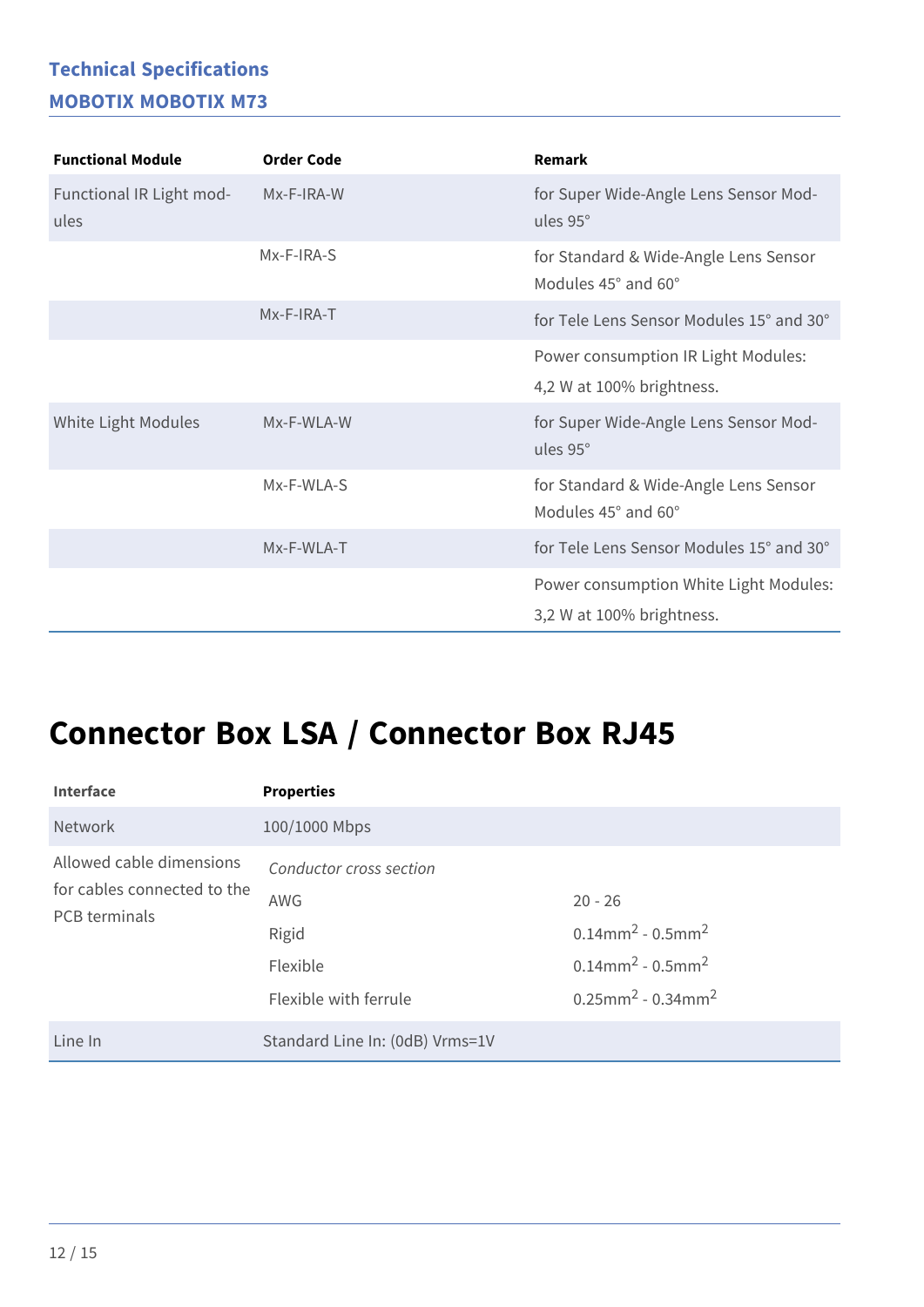| <b>Interface</b> | <b>Properties</b>                                                                                                             |
|------------------|-------------------------------------------------------------------------------------------------------------------------------|
| Line Out         | Headphones with 20mW @ 16 Ohm or 32 Ohm.                                                                                      |
|                  | Audio inputs as a Line Out function to 10k Ohm impedance of receiver. Audio<br>level while connected to 10k Ohm equals -10dbV |
| IN / OUT         | <b>INPUT</b>                                                                                                                  |
|                  | Contact Closure (no galvanic isolation necessary) or up to 50V AC/DC                                                          |
|                  | max. length for cables: 50m                                                                                                   |
|                  | <b>OUTPUT</b>                                                                                                                 |
|                  | $\blacksquare$ requires pull-up resistor and external power supply (10mA / max. 50V DC<br>$-$ no AC)                          |
|                  | ■ Output may be loaded with max. 50mA                                                                                         |
|                  | max. length for cables: depends on loop impedance of the connected                                                            |
|                  | cable.                                                                                                                        |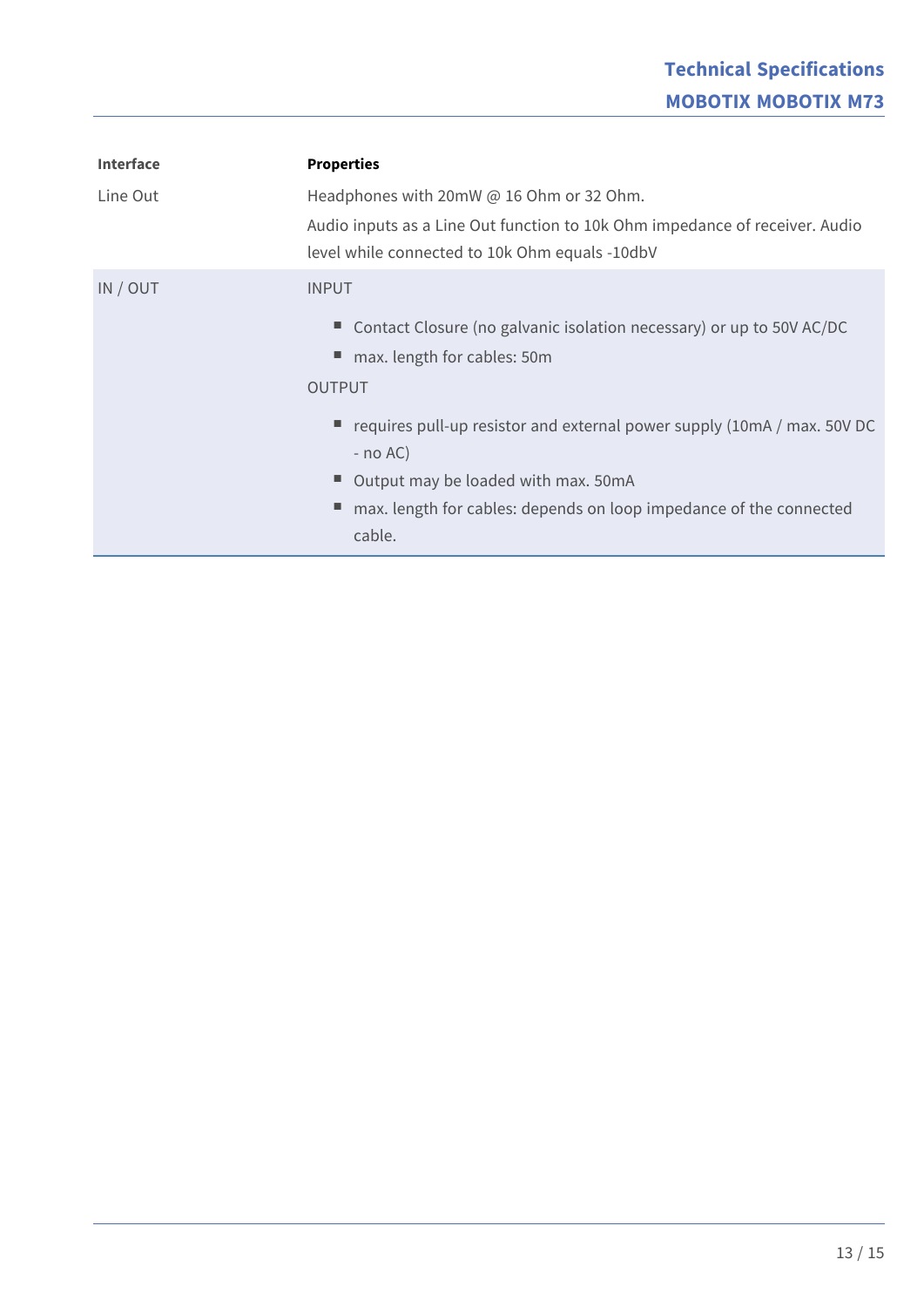## **Dimensions**

**NOTE!** Download the drilling template from the section or on the MOBOTIX website: **[www.mobotix.com >](https://www.mobotix.com/drilling-templates)  [Support > Download Center > Marketing & Documentation > Drilling Templates](https://www.mobotix.com/drilling-templates)**.

**CAUTION!** Always print or copy the drilling template at 100% of the original size!







**Fig. 1: MOBOTIX M73: All measurements in mm**